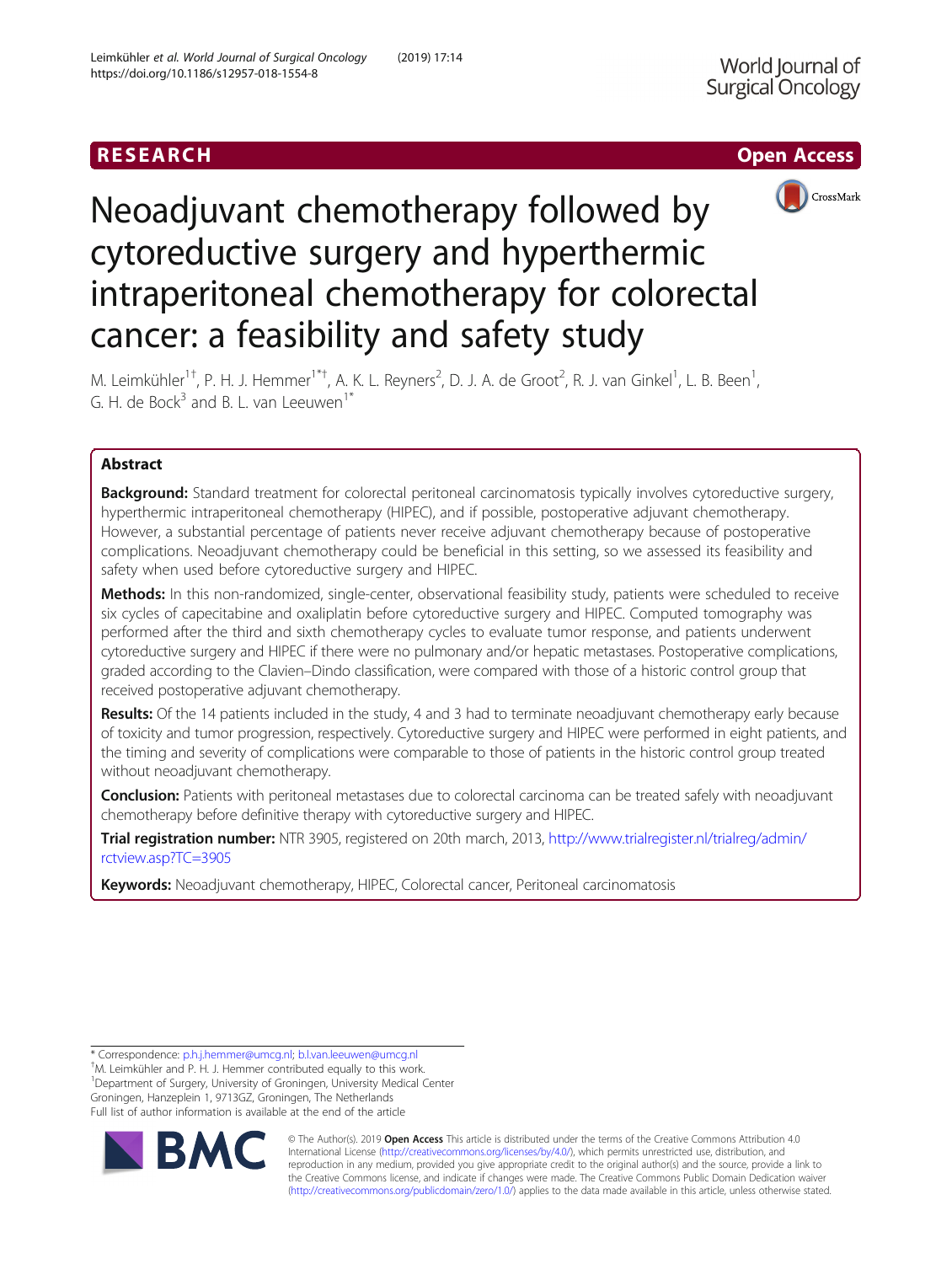# Background

Peritoneal carcinomatosis is common in patients with colorectal cancer, occurring in 5–10% of those presenting with synchronous peritoneal metastases and 20–50% of those presenting with metachronous peritoneal metastases [[1\]](#page-5-0). If left untreated, the median patient survival of this group is 3–9 months [[2\]](#page-5-0). Therefore, peritoneal carcinomatosis has long been considered an incurable disease [[3](#page-5-0)], with palliative treatment extending median progressionfree survival to just 6–12 months [\[4](#page-5-0)–[6\]](#page-5-0). However, recent developments in systemic treatment have increased the 2-year survival of patients from approximately 0% in 2000 to  $10-16\%$  in 2014  $[6-8]$  $[6-8]$  $[6-8]$ .

In recent years, many institutions started treating patients with cytoreductive surgery (CRS) and hyperthermia intraperitoneal chemotherapy (HIPEC). A 5-year survival between 33 and 58% has been described in patients with colorectal carcinoma undergoing CRS plus HIPEC [\[9](#page-5-0)–[11](#page-6-0)]. Because of this survival benefit, CRS plus HIPEC is considered the treatment of choice for patients with low-volume, low-grade peritoneal disease without systemic dissemination [[3\]](#page-5-0). Since 2006, systemic adjuvant chemotherapy has been the logical treatment for preventing hematogenous and lymphogenous spread. However, the high postoperative complication rate following CRS and HIPEC, which has ranged from 23 to 66% [\[2,](#page-5-0) [7,](#page-5-0) [12](#page-6-0)–[15](#page-6-0)], can leave many patients ineligible for adjuvant therapy, and no studies have shown evidence of survival benefit for this approach in patients with peritoneal carcinomatosis. Nevertheless, it has also been shown that neoadjuvant chemotherapy confers survival benefits in other tumors  $[16–19]$  $[16–19]$  $[16–19]$  $[16–19]$ , and on this basis, we thought that it could be used before CRS and HIPEC in patients with colorectal cancer. In this way, it might even help to reduce tumor load and lessen the extent of surgery. A possible disadvantage, however, might be that neoadjuvant chemotherapy could negatively affect the postoperative complication rate. At the time of writing, we could identify no prospective data on the efficacy of neoadjuvant systemic treatment for this indication.

We conducted this feasibility study as a prequel to a larger prospective multicenter study of the efficacy of neoadjuvant systemic treatment in patients with peritoneal carcinomatosis due to colorectal cancer. The primary aim was to determine whether neoadjuvant chemotherapy influenced postoperative complication and mortality rates after CRS and HIPEC.

# Methods

We conducted a non-randomized, single-center, observational feasibility study from April 2013 to July 2015 at the University Medical Center Groningen (UMCG), which is a referral center for HIPEC, serving 1.6 million inhabitants. A historical control cohort of patients treated with standard CRS and HIPEC, but without neoadjuvant chemotherapy, served as a reference population (20). The study was conducted in accordance with the Declaration of Helsinki and approved by the Medical Ethics Committee of the UMCG and was registered in the Dutch trial registry (NTR 3905).

# Patients

Patients were recruited from the UMCG if they had peritoneal carcinomatosis of colorectal origin diagnosed by computed tomography (CT), diagnostic laparoscopy, or laparotomy. All diagnoses were confirmed by pathological examination. The following eligibility criteria were applied: World Health Organization (WHO) performance score of 0 or 1, adequate bone marrow function (platelets  $> 100 \times 10^9$ , neutrophils  $> 1.5 \times 10^9$ ), and adequate renal function (creatinine clearance > 50 mL/min).

The main exclusion criterion in the experimental group was prior treatment with adjuvant systemic chemotherapy within 12 months of the study. Patients were also excluded if they had a history of other malignancies (except basal cell carcinoma) or advanced liver disease (bilirubin > 34 μmol/L and/or an international normalized ratio  $> 1.7$ ). Finally, we excluded patients with liver and/or extra-abdominal metastases or neurotoxicity above grade 1 according to The Common Terminology Criteria for Adverse Events (Version 4.0) [[20\]](#page-6-0). All included patients of the experimental group provided a written informed consent.

The historic reference population consisted of patients with peritoneal carcinomatosis of colorectal origin who were treated at the UMCG between 2006 and 2015 [\[21](#page-6-0)]. This reference population included 88 patients who received standard treatment, consisting of CRS and HIPEC, followed by adjuvant chemotherapy. We only included patients with a peritoneal cancer index (PCI) less than 20, because only this group has been shown to benefit from HIPEC. Dutch law does not require informed consent to use anonymized patient data for treatment evaluation.

# Standard treatment

Standard treatment involves CRS plus HIPEC followed by cytoreductive surgery [\[22](#page-6-0)]. During surgery, all macroscopic lesions were removed, before intraperitoneal mitomycin C was given at a dose of  $35 \text{ mg/m}^2$  over 90 min. This chemotherapy was administered in three doses, with half given at the start of perfusion, one-quarter after 30 min, and one-quarter after 60 min; thereafter, perfusion continued for 30 min [\[23](#page-6-0)].

# Experimental treatment

The experimental protocol involved giving neoadjuvant chemotherapy before CRS and HIPEC. Patients enrolled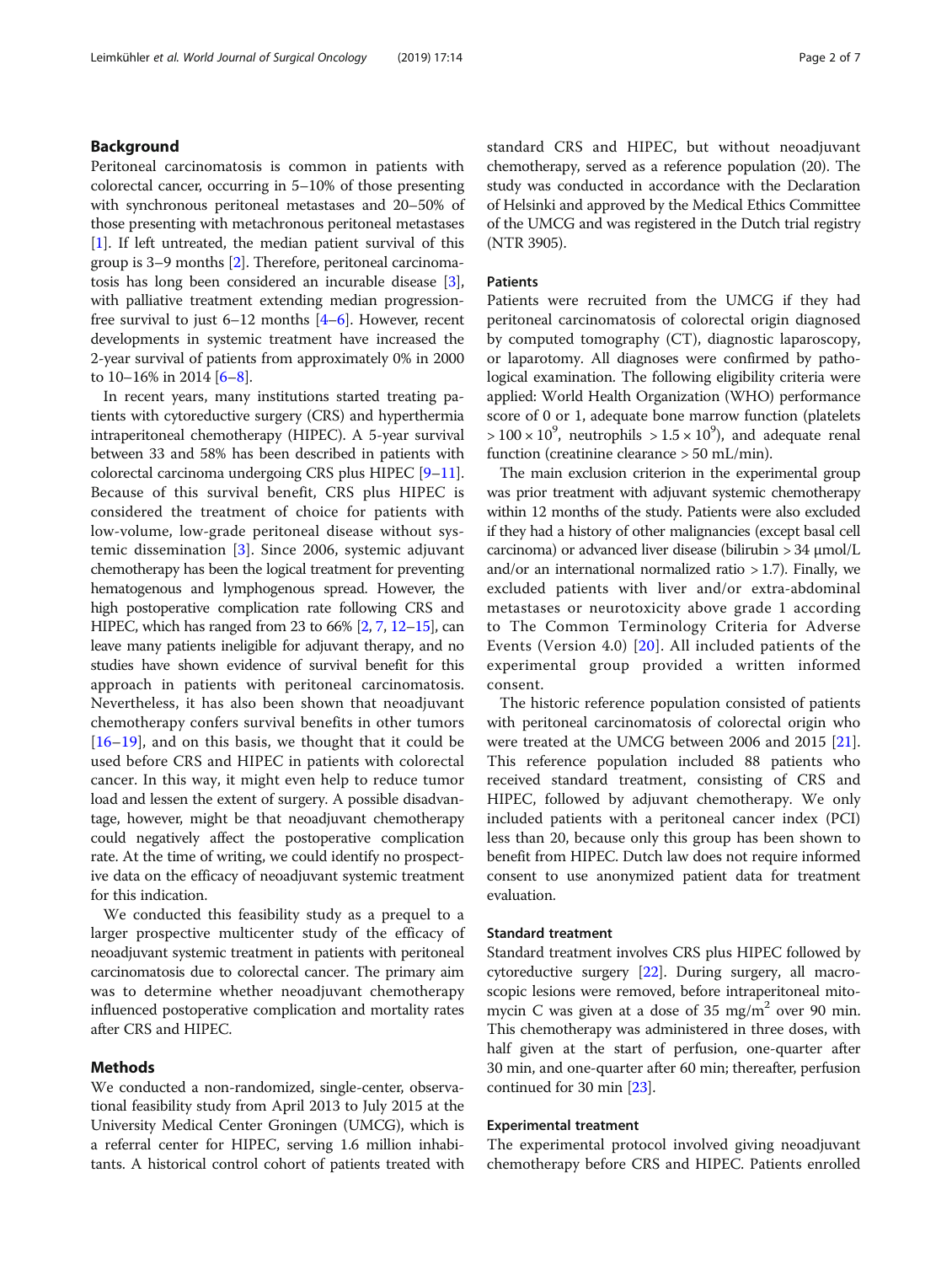to this protocol were scheduled to receive six cycles of capecitabine (1000 mg/m<sup>2</sup>) and oxaliplatin (130 mg/m<sup>2</sup>) (i.e., CAPOX) every 3 weeks. Oxaliplatin was given intravenously on the first day of each cycle and capecitabine was taken orally for 14 days in 21-day cycles. Before CRS and HIPEC were performed, patients were given a 4-week recovery period after the last cycle of chemotherapy. If the patient had not recovered satisfactorily by this time, recovery could be extended to a maximum of 10 weeks. To be eligible for surgery, patients were not allowed to have leucopenia or thrombocytopenia, and were required to have a WHO performance score of 2 or less. The CRS plus HIPEC procedure followed the protocol described under standard treatment.

CT scans were performed to provide a baseline assessment before systemic treatment, and tumor response was re-evaluated after three and six treatment cycles. These evaluations were done by a radiologist, according to the Response Evaluation Criteria in Solid Tumors (RECIST) criteria [[24\]](#page-6-0). If tumor progression was seen on the follow-up CT, without extra-abdominal or liver metastases, patients went directly for CRS and HIPEC. If the tumor was non-resectable or if extra-abdominal or liver metastases were present, palliative surgery and/or palliative systemic treatment were offered.

# Data collection

Data were recorded for the following variables: primary diagnosis, age, length of hospital stay, PCI, blood loss during surgery, duration of surgery, complications during systemic chemotherapy, complications in the 30 days following CRS and HIPEC, whether the full chemotherapy cycle was completed, disease progression, and survival. Surgical complications were reported according to the Clavien–Dindo classification [[25\]](#page-6-0). Complications were given by system, as follows: cardiovascular complications included arrhythmias and deep vein thrombosis; pulmonary complications included pneumonia, atelectasis, pleural effusion, and pulmonary embolism; gastrointestinal complications included gastroparesis, excessive pain, and gastric retention; mental complications included delirium and excessive fear; and neurological complications included neuropathy and impaired nerve function.

#### Primary outcome

To assess the feasibility of neoadjuvant chemotherapy, we evaluated the surgical details, the postoperative complications, and the mortality rates. In the experimental group, this was done by an independent data monitoring committee that was not connected to the study. This comprised an oncology surgeon, a medical oncologist, and an independent statistician. For the historic cohort, all complications were reviewed by the independent team who performed the earlier study [\[21\]](#page-6-0).

## Secondary outcomes

Secondary outcomes were blood loss, length of surgery, and body mass index at the time of diagnosis (as a surrogate marker of advanced disease status). For the control group, blood loss was only analyzed from 2010 because it was not recorded before that date.

# Feasibility

Neoadjuvant chemotherapy was determined feasible if postoperative complications rates, perioperative blood loss, and length of surgery were comparable between the experimental and the historical control group.

# Analysis

Descriptive analyses of the treatments and outcomes were performed for patients in the experimental group. To assess differences between the experimental and control groups, 95% confidence intervals around the outcomes in the historical cohort were calculated, and we determined whether the values for the experimental patients were within these confidence limits.

# Results

The baseline characteristics of the 14 patients in the experimental group and the 88 patients in the control group are summarized in Table 1. Overall, the experimental group was slightly older than the control group and had a slightly higher median body mass index. In the experimental group, peritoneal carcinomatosis was synchronous in 10 patients and metachronous in 4; in the control group, it was synchronous in 66 and metachronous in 22. Figure [1](#page-3-0) illustrates the treatment of the patients in the experimental group.

## Neoadjuvant chemotherapy

An overview of the treatment and outcomes is provided for the experimental group in Table [2](#page-3-0). Among the 14 patients in the experimental group, 4 required a dose reduction and

| <b>Table 1</b> Patient and disease characteristics |  |  |  |
|----------------------------------------------------|--|--|--|
|----------------------------------------------------|--|--|--|

|                                                      | Experimental group<br>$N = 14$    | Control group $N = 88$    |
|------------------------------------------------------|-----------------------------------|---------------------------|
| Age (median)                                         | 66.5 years<br>(range 47-75 years) | 59 years<br>(range 26-76) |
| Gender                                               | Female 42.9%                      | Female 51.8%              |
|                                                      | Male 57.1%                        | Male 48.2%                |
| BMI (median)                                         | 26.4 (range 20.31-35.08)          | 23.7 (range 11.47-40.04)  |
| Origin of peritoneal Colorectal 14<br>carcinomatosis |                                   | Colorectal 110            |
|                                                      |                                   |                           |

BMI body mass index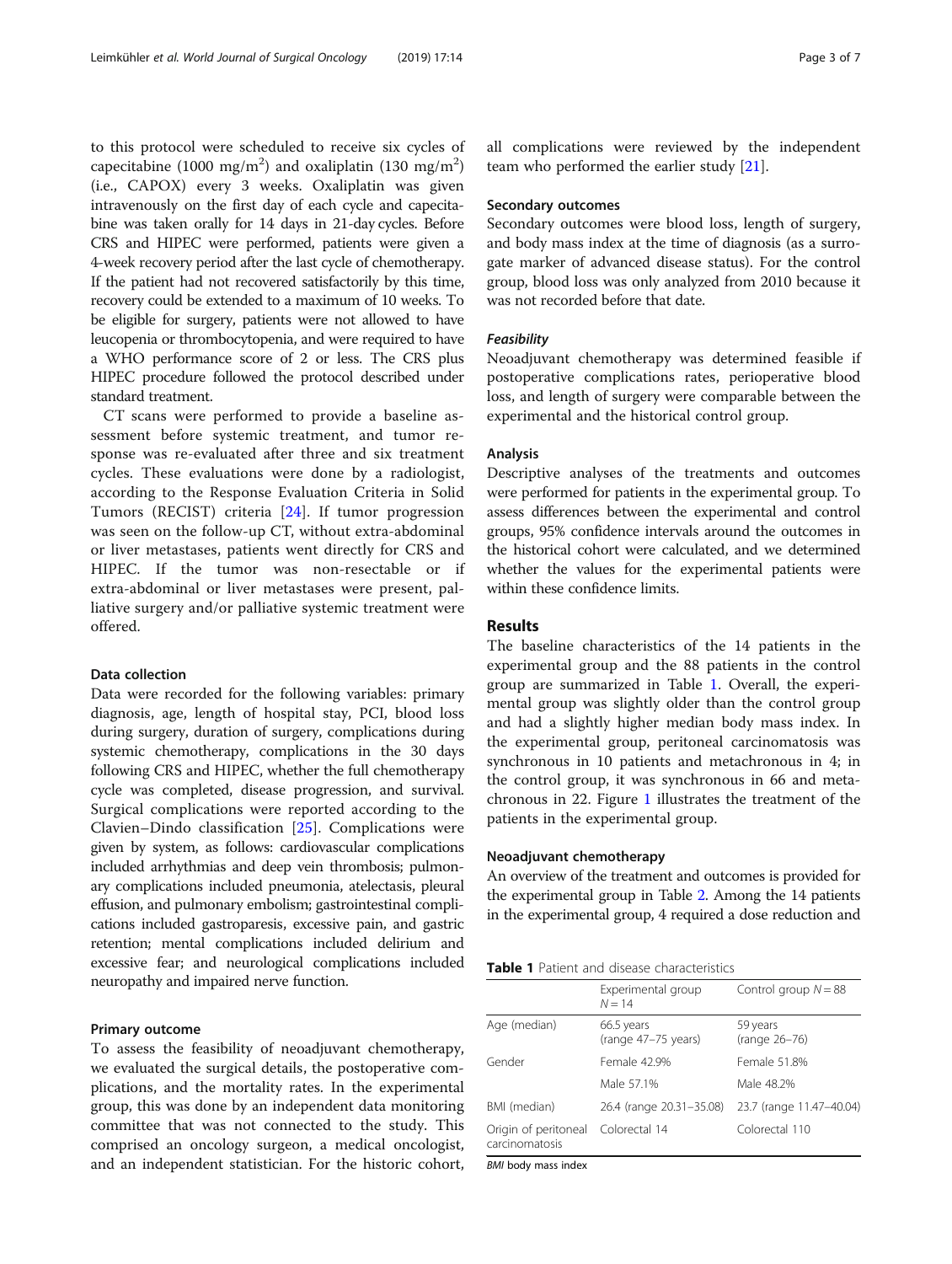<span id="page-3-0"></span>

7 terminated neoadjuvant treatment early (disease progression in 3 patients and toxicity in 4 patients). Two of the patients with disease progression had extra-abdominal disease identified after one and four cycles of chemotherapy, respectively, and neither of these proceeded to CRS and HIPEC. Finally, one patient had a PCI > 20 after two cycles of chemotherapy (extensive intra-abdominal disease), one patient had a PCI > 20 after three cycles of chemotherapy, and one had a PCI > 20 after six cycles of chemotherapy, with all three being ineligible for CRS and HIPEC.

Table 2 Treatment and outcomes in the experimental group

| Patient        | Cycles of chemotherapy | Stopped | Reason for stopping | Extra-abdominal metastasis | Laparotomy | PCI                      | <b>HIPEC</b> | Current status |
|----------------|------------------------|---------|---------------------|----------------------------|------------|--------------------------|--------------|----------------|
|                |                        | Yes     | <b>Toxicity</b>     | No                         | Yes        | 15                       | Yes, CC-0    | <b>DOD</b>     |
| $\overline{2}$ | 6                      | No      |                     | No                         | Yes        | 26                       | No           | <b>DOD</b>     |
| 3              | 6                      | No      |                     | No                         | Yes        | 7                        | Yes, CC-0    | AWD            |
| $\overline{4}$ | 6                      | No      |                     | No                         | Yes        | 19                       | Yes, CC-0    | <b>DOD</b>     |
| 5              | 3                      | Yes     | Progression         | No                         | Yes        | 35                       | No           | <b>DOD</b>     |
| 6              | 6                      | No      |                     | No                         | Yes        | 9                        | Yes, CC-0    | <b>NED</b>     |
| 7              | 6                      | No      |                     | No                         | Yes        |                          | Yes, CC-0    | <b>NED</b>     |
| 8              | 6                      | No      |                     | No                         | Yes        | $\overline{4}$           | Yes, CC-0    | AWD            |
| 9              | 3                      | Yes     | Progression         | Yes                        | <b>No</b>  | $\overline{\phantom{m}}$ | No           | AWD            |
| 10             | 6                      | No      |                     | No                         | Yes        | 15                       | Yes, CC-0    | <b>NED</b>     |
| 11             | $\overline{2}$         | Yes     | <b>Toxicity</b>     | No                         | Yes        | 30                       | No           | <b>DOD</b>     |
| 12             | 6                      | Yes     |                     | No                         | Yes        |                          | Yes, CC-0    | <b>NED</b>     |
| 13             | 1                      | Yes     | Progression         | Yes                        | <b>No</b>  | 17                       | No           | <b>DOD</b>     |
| 14             | 4                      | Yes     | <b>Toxicity</b>     | No                         | Yes        | 18                       | No           | AWD            |

DOD death of disease, AWD alive with disease, NED no evidence of disease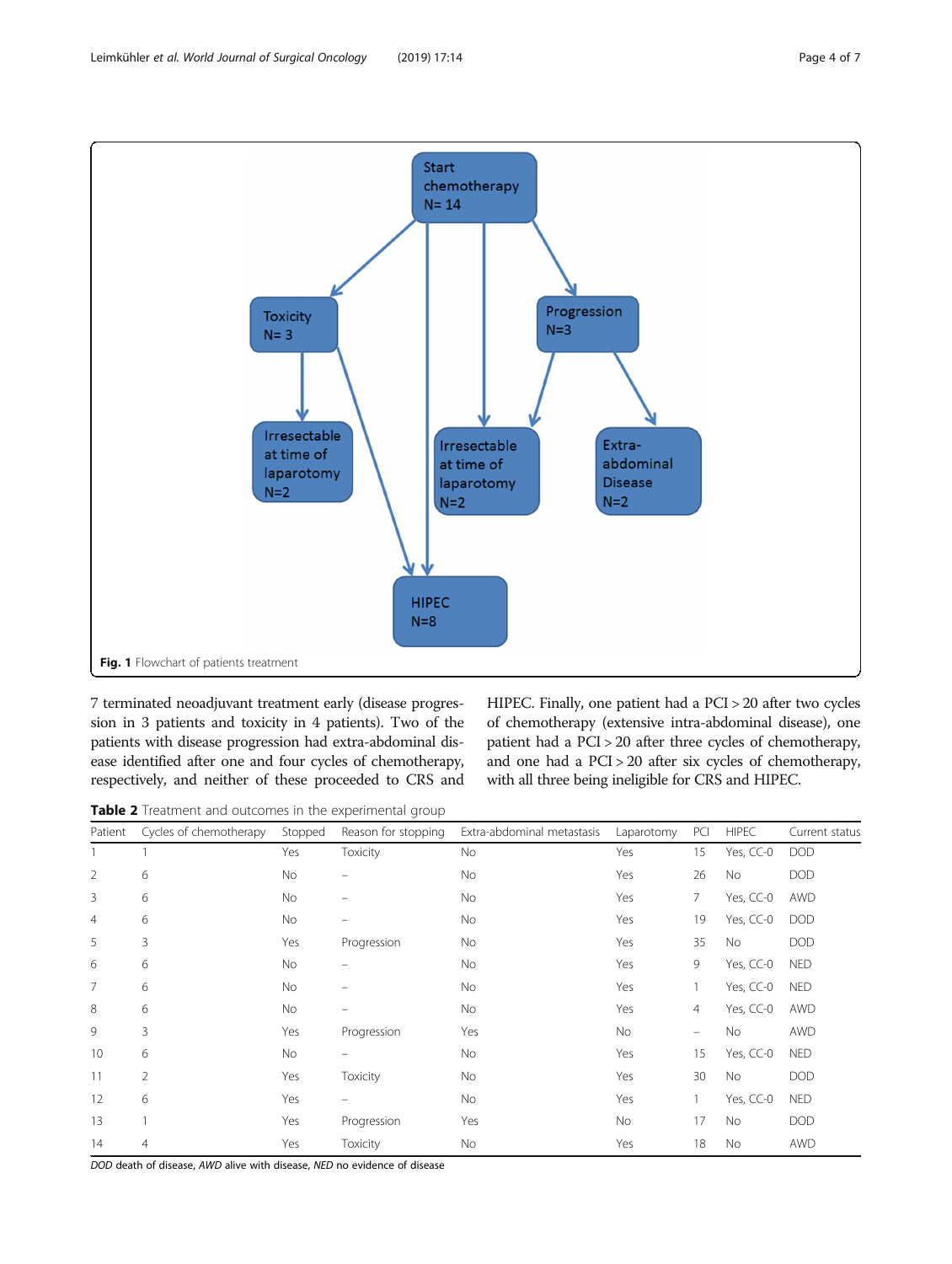# The CRS and HIPEC procedure

Ultimately, eight patients with a median PCI of 15.3 underwent CRS and HIPEC in the experimental group. In the control group, 88 patients underwent CRS and HIPEC before adjuvant chemotherapy. The details of these are compared in Table 3. As shown, median blood loss was broadly comparable between the two groups, but the lengths of surgery and hospital stay were both shorter in the experimental group.

# Postoperative complications

The postoperative complications, and their rates, are summarized in Table 4. In the experimental group, gastrointestinal complications were most common, followed by pulmonary complications or sepsis, with cardiovascular or neurological complications being least common. In the control group, gastrointestinal problems were still most common, followed by nephrological and cardiovascular complications, which were at similar rates, and then pulmonary complications. Neurological complications and sepsis were least common in this group. Although there were no anastomotic leaks in the experimental group, one patient developed an enterocutaneous fistula; by contrast, 8% of the control group developed anastomotic leakage. There were no treatment-related deaths in either group.

# **Discussion**

We investigated the feasibility and safety of neoadjuvant chemotherapy before CRS and HIPEC. Our results show that neoadjuvant chemotherapy did not influence either the morbidity or the mortality rate. However, half of the patients did need to stop neoadjuvant chemotherapy early due to disease progression or complications. In a study by Liu et al., it was reported that only 10.7% of patients needed to stop neoadjuvant therapy [\[26\]](#page-6-0). This

Table 3 Comparison of CRS and HIPEC in the experimental and control groups

|                                     | Experimental group<br>$(N = 8)$ | Control group<br>$(N = 88)$ |
|-------------------------------------|---------------------------------|-----------------------------|
| Median duration of<br>hospital stay | 15 days (range $2-38$ )         | 15 days (range 4-63)        |
| Median length of<br>surgery (min)   | 485 (339-617)                   | 502.50 (122-992)            |
| Median blood loss (mL)              | 750 (100-2500)                  | 700 (100-7000)              |
| Resected organs                     |                                 |                             |
| Hemicolectomy                       | 2/8                             | 43/110                      |
| (Sub)total colectomy                | 0/8                             | 10/110                      |
| Pelvic peritoneum                   | 6/8                             | 81/110                      |
| Splenectomy                         | 3/8                             | 31/110                      |
| Small bowel resection               | 4/8                             | 26/110                      |
| Cholecystectomy                     | 2/8                             | 23/110                      |

CRS cytoreductive surgery, HIPEC hyperthermic intraperitoneal chemotherapy

Table 4 Complications after CRS and HIPEC

|                     | Experimental group $N = 8$ Control group $N = 88$ |            |
|---------------------|---------------------------------------------------|------------|
| Cardiovascular      | 1 (12.5%)                                         | 20 (18.1%) |
| Pulmonary           | 2(25%)                                            | 12 (10.9%) |
| Gastrointestinal    | 3 (37.5%)                                         | 31 (28.2%) |
| Sepsis/SIRS         | 2(25%)                                            | $9(8.1\%)$ |
| Mental              | 1 (12.5%)                                         | 12 (10.9%) |
| Wound               | 2(25%)                                            | $7(6.4\%)$ |
| Anastomotic leakage | $0(0\%)$                                          | $8(7.2\%)$ |
| Neurological        | 1 (12.5%)                                         | $2(1.8\%)$ |
| Nephrological       | $0(0\%)$                                          | 19 (17.3%) |

CRS cytoreductive surgery, HPEC hyperthermic intraperitoneal chemotherapy

difference may have arisen because the mean number of completed cycles in their study was 2.7, compared with 4.2 in ours. In a study in which FOLFOX (folinic acid, fluorouracil, and oxaliplatin) was used preoperatively, the researchers showed that only 14% had to terminate chemotherapy early [[27\]](#page-6-0). This difference might be explained by the bigger sample size of the study and the fact that the goal of neo-adjuvant treatment was to make unresectable metastases resectable. If this was not possible, patients did not undergo surgery. However, patients in our study were required to be sufficiently healthy to tolerate CRS and HIPEC, so those with extensive complications were not included.

Three of our patients (21%) showed tumor progression during systemic chemotherapy, which is consistent with prior research experience. Indeed, studies of patients suffering from liver metastases due to CRC have shown that  $11.2\%$  (4/36) or 23% (3/13) had disease progression while receiving neoadjuvant chemotherapy [[27,](#page-6-0) [28\]](#page-6-0). It can be argued that these patients may miss out on potentially curative surgery if they are selected for neoadjuvant treatment. However, failure of neoadjuvant treatment can be indicative of the fact that a tumor is either not chemosensitive or that the patient is too weak to undergo further treatment. As such, the additional value of CRS and HIPEC is questionable in these patients, and tumor progression during neoadjuvant treatment may be a contraindication to further surgery.

The rate of postoperative complications tends to be high after CRS and HIPEC, with reports giving rates ranging from 23 to 66%  $[2, 5, 12-15]$  $[2, 5, 12-15]$  $[2, 5, 12-15]$  $[2, 5, 12-15]$  $[2, 5, 12-15]$  $[2, 5, 12-15]$  $[2, 5, 12-15]$ . The most frequent complications are small bowel leakage, digestive fistulas, and abdominal sepsis [[7,](#page-5-0) [13](#page-6-0), [29\]](#page-6-0). Earlier studies of neoadjuvant chemotherapy in patients with colorectal liver metastases showed that there was a slight increase in postoperative infections and blood loss with the approach  $[16, 30]$  $[16, 30]$  $[16, 30]$  $[16, 30]$  $[16, 30]$ . In our study, however, the incidence of postoperative complications did not differ between the experimental and control groups. Compared with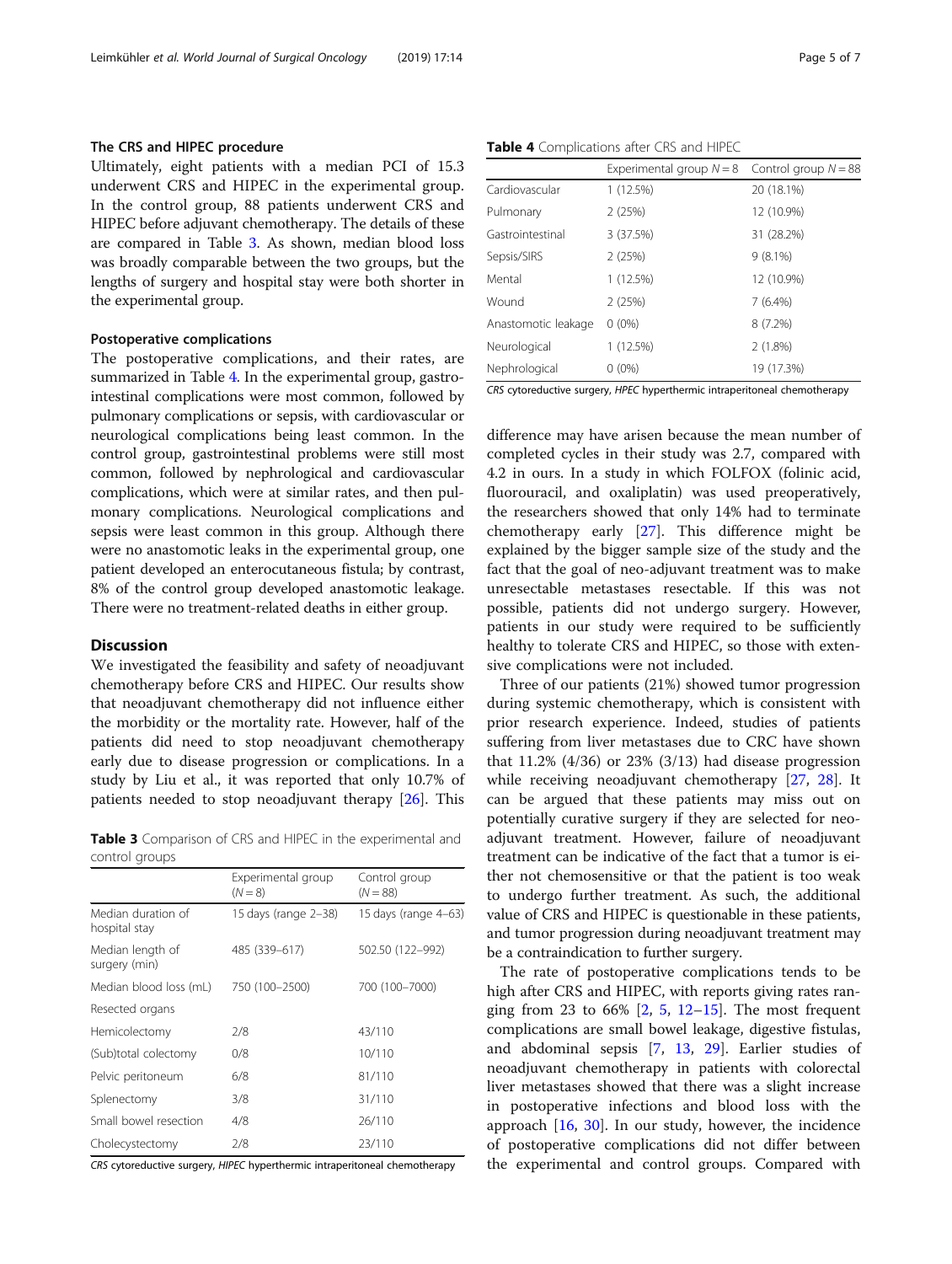<span id="page-5-0"></span>To the best of our knowledge, this study is the first prospective study of the feasibility and safety of neoadjuvant chemotherapy before CRS and HIPEC. However, there are some important limitations to this research. Notably, the registration of complications in the historic control group was controlled by a different research team, and as such, was beyond our control. Also, the study design and aim meant that we included few patients from only one center, limiting our ability to generalize the results. Furthermore, this study did not take into account an eventual role of tumor biology or the influence of RAS/RAF mutations on the efficacy of neoadjuvant chemotherapy. Earlier studies have shown that that the reaction to targeted chemotherapy and overall survival might be influenced by these mutations in patients with peritoneal carcinomatosis from colorectal cancer. This should be taken into account when focusing on the efficacy of neoadjuvant chemotherapy in future trials [[31,](#page-6-0) [32](#page-6-0)]. Finally, the median age was higher in the experimental group, but this may have had limited relevance because we observed no differences in complication rates. In the future, a prospective randomized controlled trial could answer the question whether neoadjuvant chemotherapy prior to CRS and HIPEC is effective in preventing hematogenous and lymphogenous metastases.

# Conclusion

In conclusion, postoperative complication rates, perioperative blood loss, and length of surgery are not increased by giving neoadjuvant treatment before CRS and HIPEC. Therefore, it can be considered feasible and safe to perform further study on the effects of neoadjuvant chemotherapy before CRS and HIPEC. In the future, we aim to investigate the efficacy of neoadjuvant chemotherapy in a multicenter trial, specifically assessing not only its effect on survival but also whether responsiveness to it could serve as a selection criterion for CRS and HIPEC.

#### Abbreviations

CRS: Cytoreductive surgery; CT: Computed tomography; HIPEC: Hyperthermic intraperitoneal chemotherapy; PCI: Peritoneal cancer index; RECIST: Response evaluation criteria in solid tumors; UMCG: University Medical Center of Groningen; WHO: World Health Organization

#### Acknowledgements

None.

#### Funding

We have no financial disclosures.

#### Availability of data and materials

The dataset generated during the study are not publicly available, but might be available from the corresponding author on reasonable request.

Study concepts: PHJH, AKR, DJAG, RJG, LBB, BLL. Study design: PHJH, AKR, DJAG, RJG, GHB, LBB, BLL. Data acquisition: PHJH, BLL. Quality control of data and algorithms: PHJH, BlL. Data analysis and interpretiation: ML, GHB. Statistical analysis: ML, GHB, PHJH. Manuscript preparation: ML, GHB, PHJH. Manuscript editing: ML, GHB, BLL. Manuscript review: DJAG, GHB, BLL. All authors read and approved the final manuscript.

#### Ethics approval and consent to participate

The study was conducted in accordance with the Declaration of Helsinki and approved by the Medical Ethics Committee of the UMCG and was registered in the Dutch trial registry (NTR 3905, registered on 20th march, 2013, [http://](http://www.trialregister.nl/trialreg/admin/rctview.asp?TC=3905) [www.trialregister.nl/trialreg/admin/rctview.asp?TC=3905](http://www.trialregister.nl/trialreg/admin/rctview.asp?TC=3905)).

#### Consent for publication

All patients provided informed consent to be included in the study. All authors are informed of submission of the manuscript and give their consent to publication.

#### Competing interests

The authors declare that they have no competing interests.

#### Publisher's Note

Springer Nature remains neutral with regard to jurisdictional claims in published maps and institutional affiliations.

#### Author details

<sup>1</sup>Department of Surgery, University of Groningen, University Medical Center Groningen, Hanzeplein 1, 9713GZ, Groningen, The Netherlands. <sup>2</sup>Department of Medical Oncology, University of Groningen, University Medical Center Groningen, Hanzeplein 1, 9713GZ, Groningen, The Netherlands. <sup>3</sup>Department of Epidemiology, University of Groningen, University Medical Center Groningen, Hanzeplein 1, 9713GZ, Groningen, The Netherlands.

#### Received: 8 October 2018 Accepted: 27 December 2018 Published online: 11 January 2019

#### References

- 1. Cao C, Yan TD, Black D, Morris DL. A systematic review and meta-analysis of cytoreductive surgery with perioperative intraperitoneal chemotherapy for peritoneal carcinomatosis of colorectal origin. Ann Surg Oncol. 2009 Aug; 16(8):2152–65.
- 2. Gomez Portilla A, Barrios P, Rufian S, Camps B, Bretcha P, Gonzalez Bayon L, et al. Management of peritoneal surface malignancy with cytoreductive surgery and perioperative intraperitoneal chemotherapy. Eur J Surg Oncol. 2006 Aug;32(6):628–31.
- 3. Jayne DG, Fook S, Loi C, Seow-Choen F. Peritoneal carcinomatosis from colorectal cancer. Br J Surg. 2002 Dec;89(12):1545–50.
- 4. Mahteme H, Hansson J, Berglund A, Pahlman L, Glimelius B, Nygren P, et al. Improved survival in patients with peritoneal metastases from colorectal cancer: a preliminary study. Br J Cancer. 2004 Jan 26;90(2):403–7.
- 5. de Gramont A, Figer A, Seymour M, Homerin M, Hmissi A, Cassidy J, et al. Leucovorin and fluorouracil with or without oxaliplatin as first-line treatment in advanced colorectal cancer. J Clin Oncol. 2000 Aug;18(16): 2938–47.
- 6. Kuramochi H, Ando M, Itabashi M, Nakajima G, Kawakami K, Hamano M, et al. Phase II study of bevacizumab and irinotecan as second-line therapy for patients with metastatic colorectal cancer previously treated with fluoropyrimidines, oxaliplatin, and bevacizumab. Cancer Chemother Pharmacol. 2017 Mar;79(3):579–85.
- 7. Glehen O, Kwiatkowski F, Sugarbaker PH, Elias D, Levine EA, De Simone M, et al. Cytoreductive surgery combined with perioperative intraperitoneal chemotherapy for the management of peritoneal carcinomatosis from colorectal cancer: a multi-institutional study. J Clin Oncol. 2004 Aug 15; 22(16):3284–92.
- 8. Elias D, Delperro JR, Sideris L, Benhamou E, Pocard M, Baton O, et al. Treatment of peritoneal carcinomatosis from colorectal cancer: impact of complete cytoreductive surgery and difficulties in conducting randomized trials. Ann Surg Oncol. 2004 May;11(5):518–21.
- 9. Ung L, Chua TC, David LM. Peritoneal metastases of lower gastrointestinal tract origin: a comparative study of patient outcomes following